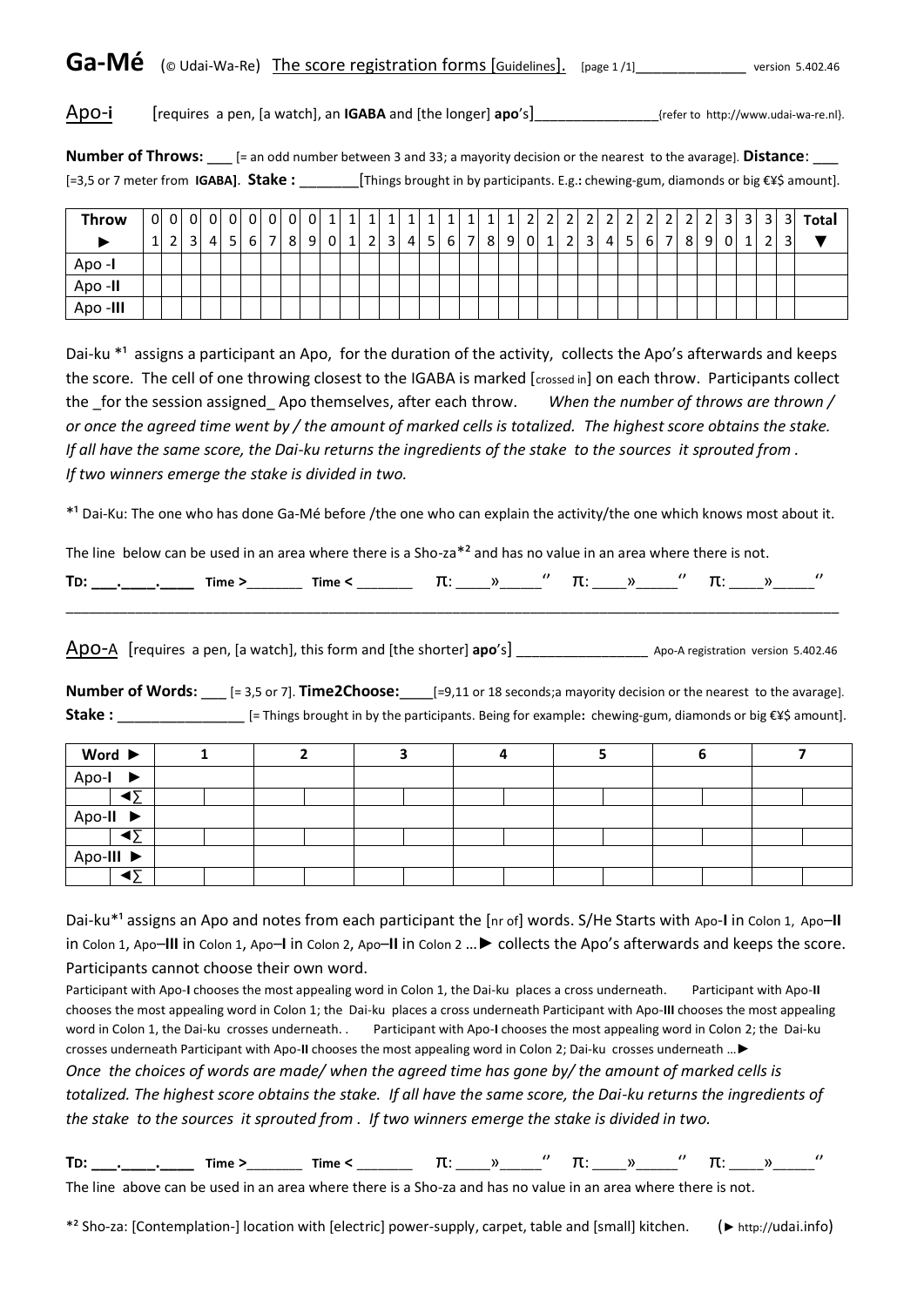| $\overline{2}$<br>$\mathbf{3}$<br>4<br>5<br>6<br>$\overline{7}$<br>Word $\blacktriangleright$<br>$\mathbf{1}$<br>Apo-I $\blacktriangleright$<br>$\blacktriangleleft \Sigma$<br>Apo-II $\blacktriangleright$<br>∢∑<br>Apo-III $\blacktriangleright$<br>≺Σ ►<br>$\boldsymbol{\theta}$<br>Nr. of Words: ___ [=3/5/7]. Time2Choose: ___ [9/11/18 sec.] Stake : _______________________________<br>6<br>$\overline{\mathbf{z}}$<br>Word $\blacktriangleright$<br>$\overline{2}$<br>3<br>4<br>5<br>$\mathbf{1}$<br>Apo-I $\blacktriangleright$<br>◀∑<br>Apo-II $\blacktriangleright$<br>$\blacktriangleleft$<br>Apo-III $\blacktriangleright$<br>$\blacktriangleleft \Sigma$<br>$\boldsymbol{\theta}$<br>$\pi$ : $\infty$ '<br>Word $\blacktriangleright$<br>$\mathbf{2}$<br>$\mathbf{3}$<br>$\overline{\mathbf{4}}$<br>5<br>6<br>$\overline{7}$<br>$\mathbf{1}$<br>Apo-I $\blacktriangleright$<br>$\sim$<br>Apo-II $\blacktriangleright$<br>≺Σ ►<br>Apo-III $\blacktriangleright$<br>- ∢∑<br>$\boldsymbol{\theta}$<br>$\prime\prime$<br>$\pi$ : $\rightarrow$<br>$\pi$ : »<br>Word $\blacktriangleright$<br>$\overline{2}$<br>3<br>$\overline{7}$<br>$\mathbf{1}$<br>4<br>5.<br>6<br>Apo-I $\blacktriangleright$<br>$\blacktriangleleft \Sigma$<br>Apo-II $\blacktriangleright$<br>≺Σ ►<br>Apo-III ▶<br>≺Σ ►<br>$\pi$ : $\longrightarrow$<br>Word $\blacktriangleright$<br>$\overline{7}$<br>$\mathbf{2}$<br>3<br>4<br>5<br>6<br>1<br>Apo-I $\blacktriangleright$<br>- ∢∑<br>Apo-II $\blacktriangleright$<br>$\blacktriangleleft$<br>Apo-III ▶<br>$\vert \blacktriangleleft \Sigma$ | Nr. of Words: ___ [=3/5/7]. Time2Choose: ___ [9/11/18 sec.] Stake : ____________ |  |  |                                  |                       |                               |
|--------------------------------------------------------------------------------------------------------------------------------------------------------------------------------------------------------------------------------------------------------------------------------------------------------------------------------------------------------------------------------------------------------------------------------------------------------------------------------------------------------------------------------------------------------------------------------------------------------------------------------------------------------------------------------------------------------------------------------------------------------------------------------------------------------------------------------------------------------------------------------------------------------------------------------------------------------------------------------------------------------------------------------------------------------------------------------------------------------------------------------------------------------------------------------------------------------------------------------------------------------------------------------------------------------------------------------------------------------------------------------------------------------------------------------------------------------------------------------------------------------------------------------------------------------------------------------|----------------------------------------------------------------------------------|--|--|----------------------------------|-----------------------|-------------------------------|
|                                                                                                                                                                                                                                                                                                                                                                                                                                                                                                                                                                                                                                                                                                                                                                                                                                                                                                                                                                                                                                                                                                                                                                                                                                                                                                                                                                                                                                                                                                                                                                                |                                                                                  |  |  |                                  |                       |                               |
|                                                                                                                                                                                                                                                                                                                                                                                                                                                                                                                                                                                                                                                                                                                                                                                                                                                                                                                                                                                                                                                                                                                                                                                                                                                                                                                                                                                                                                                                                                                                                                                |                                                                                  |  |  |                                  |                       |                               |
|                                                                                                                                                                                                                                                                                                                                                                                                                                                                                                                                                                                                                                                                                                                                                                                                                                                                                                                                                                                                                                                                                                                                                                                                                                                                                                                                                                                                                                                                                                                                                                                |                                                                                  |  |  |                                  |                       |                               |
|                                                                                                                                                                                                                                                                                                                                                                                                                                                                                                                                                                                                                                                                                                                                                                                                                                                                                                                                                                                                                                                                                                                                                                                                                                                                                                                                                                                                                                                                                                                                                                                |                                                                                  |  |  |                                  |                       |                               |
|                                                                                                                                                                                                                                                                                                                                                                                                                                                                                                                                                                                                                                                                                                                                                                                                                                                                                                                                                                                                                                                                                                                                                                                                                                                                                                                                                                                                                                                                                                                                                                                |                                                                                  |  |  |                                  |                       |                               |
|                                                                                                                                                                                                                                                                                                                                                                                                                                                                                                                                                                                                                                                                                                                                                                                                                                                                                                                                                                                                                                                                                                                                                                                                                                                                                                                                                                                                                                                                                                                                                                                |                                                                                  |  |  |                                  |                       |                               |
|                                                                                                                                                                                                                                                                                                                                                                                                                                                                                                                                                                                                                                                                                                                                                                                                                                                                                                                                                                                                                                                                                                                                                                                                                                                                                                                                                                                                                                                                                                                                                                                |                                                                                  |  |  |                                  |                       |                               |
|                                                                                                                                                                                                                                                                                                                                                                                                                                                                                                                                                                                                                                                                                                                                                                                                                                                                                                                                                                                                                                                                                                                                                                                                                                                                                                                                                                                                                                                                                                                                                                                |                                                                                  |  |  |                                  |                       |                               |
| Nr. of Words: ___ [=3/5/7]. Time2Choose: ___ [9/11/18 sec.] Stake : ___________________                                                                                                                                                                                                                                                                                                                                                                                                                                                                                                                                                                                                                                                                                                                                                                                                                                                                                                                                                                                                                                                                                                                                                                                                                                                                                                                                                                                                                                                                                        |                                                                                  |  |  |                                  |                       |                               |
|                                                                                                                                                                                                                                                                                                                                                                                                                                                                                                                                                                                                                                                                                                                                                                                                                                                                                                                                                                                                                                                                                                                                                                                                                                                                                                                                                                                                                                                                                                                                                                                |                                                                                  |  |  |                                  |                       |                               |
|                                                                                                                                                                                                                                                                                                                                                                                                                                                                                                                                                                                                                                                                                                                                                                                                                                                                                                                                                                                                                                                                                                                                                                                                                                                                                                                                                                                                                                                                                                                                                                                |                                                                                  |  |  |                                  |                       |                               |
|                                                                                                                                                                                                                                                                                                                                                                                                                                                                                                                                                                                                                                                                                                                                                                                                                                                                                                                                                                                                                                                                                                                                                                                                                                                                                                                                                                                                                                                                                                                                                                                |                                                                                  |  |  |                                  |                       |                               |
|                                                                                                                                                                                                                                                                                                                                                                                                                                                                                                                                                                                                                                                                                                                                                                                                                                                                                                                                                                                                                                                                                                                                                                                                                                                                                                                                                                                                                                                                                                                                                                                |                                                                                  |  |  |                                  |                       |                               |
|                                                                                                                                                                                                                                                                                                                                                                                                                                                                                                                                                                                                                                                                                                                                                                                                                                                                                                                                                                                                                                                                                                                                                                                                                                                                                                                                                                                                                                                                                                                                                                                |                                                                                  |  |  |                                  |                       |                               |
|                                                                                                                                                                                                                                                                                                                                                                                                                                                                                                                                                                                                                                                                                                                                                                                                                                                                                                                                                                                                                                                                                                                                                                                                                                                                                                                                                                                                                                                                                                                                                                                |                                                                                  |  |  |                                  |                       |                               |
|                                                                                                                                                                                                                                                                                                                                                                                                                                                                                                                                                                                                                                                                                                                                                                                                                                                                                                                                                                                                                                                                                                                                                                                                                                                                                                                                                                                                                                                                                                                                                                                |                                                                                  |  |  |                                  |                       |                               |
|                                                                                                                                                                                                                                                                                                                                                                                                                                                                                                                                                                                                                                                                                                                                                                                                                                                                                                                                                                                                                                                                                                                                                                                                                                                                                                                                                                                                                                                                                                                                                                                |                                                                                  |  |  |                                  |                       |                               |
|                                                                                                                                                                                                                                                                                                                                                                                                                                                                                                                                                                                                                                                                                                                                                                                                                                                                                                                                                                                                                                                                                                                                                                                                                                                                                                                                                                                                                                                                                                                                                                                |                                                                                  |  |  |                                  |                       |                               |
| TD: _________________<br>Nr. of Words: ___ [=3/5/7]. Time2Choose: ___ [9/11/18 sec.] Stake : _____________<br>Nr. of Words: ____ [=3/5/7]. Time2Choose: ____ [9/11/18 sec.] Stake : ______________________________                                                                                                                                                                                                                                                                                                                                                                                                                                                                                                                                                                                                                                                                                                                                                                                                                                                                                                                                                                                                                                                                                                                                                                                                                                                                                                                                                             |                                                                                  |  |  |                                  |                       |                               |
|                                                                                                                                                                                                                                                                                                                                                                                                                                                                                                                                                                                                                                                                                                                                                                                                                                                                                                                                                                                                                                                                                                                                                                                                                                                                                                                                                                                                                                                                                                                                                                                |                                                                                  |  |  |                                  |                       |                               |
|                                                                                                                                                                                                                                                                                                                                                                                                                                                                                                                                                                                                                                                                                                                                                                                                                                                                                                                                                                                                                                                                                                                                                                                                                                                                                                                                                                                                                                                                                                                                                                                |                                                                                  |  |  |                                  |                       |                               |
|                                                                                                                                                                                                                                                                                                                                                                                                                                                                                                                                                                                                                                                                                                                                                                                                                                                                                                                                                                                                                                                                                                                                                                                                                                                                                                                                                                                                                                                                                                                                                                                |                                                                                  |  |  |                                  |                       |                               |
|                                                                                                                                                                                                                                                                                                                                                                                                                                                                                                                                                                                                                                                                                                                                                                                                                                                                                                                                                                                                                                                                                                                                                                                                                                                                                                                                                                                                                                                                                                                                                                                |                                                                                  |  |  |                                  |                       |                               |
|                                                                                                                                                                                                                                                                                                                                                                                                                                                                                                                                                                                                                                                                                                                                                                                                                                                                                                                                                                                                                                                                                                                                                                                                                                                                                                                                                                                                                                                                                                                                                                                |                                                                                  |  |  |                                  |                       |                               |
|                                                                                                                                                                                                                                                                                                                                                                                                                                                                                                                                                                                                                                                                                                                                                                                                                                                                                                                                                                                                                                                                                                                                                                                                                                                                                                                                                                                                                                                                                                                                                                                |                                                                                  |  |  |                                  |                       |                               |
|                                                                                                                                                                                                                                                                                                                                                                                                                                                                                                                                                                                                                                                                                                                                                                                                                                                                                                                                                                                                                                                                                                                                                                                                                                                                                                                                                                                                                                                                                                                                                                                |                                                                                  |  |  |                                  |                       |                               |
|                                                                                                                                                                                                                                                                                                                                                                                                                                                                                                                                                                                                                                                                                                                                                                                                                                                                                                                                                                                                                                                                                                                                                                                                                                                                                                                                                                                                                                                                                                                                                                                |                                                                                  |  |  |                                  |                       |                               |
|                                                                                                                                                                                                                                                                                                                                                                                                                                                                                                                                                                                                                                                                                                                                                                                                                                                                                                                                                                                                                                                                                                                                                                                                                                                                                                                                                                                                                                                                                                                                                                                |                                                                                  |  |  |                                  |                       |                               |
|                                                                                                                                                                                                                                                                                                                                                                                                                                                                                                                                                                                                                                                                                                                                                                                                                                                                                                                                                                                                                                                                                                                                                                                                                                                                                                                                                                                                                                                                                                                                                                                |                                                                                  |  |  |                                  |                       |                               |
|                                                                                                                                                                                                                                                                                                                                                                                                                                                                                                                                                                                                                                                                                                                                                                                                                                                                                                                                                                                                                                                                                                                                                                                                                                                                                                                                                                                                                                                                                                                                                                                |                                                                                  |  |  |                                  |                       |                               |
|                                                                                                                                                                                                                                                                                                                                                                                                                                                                                                                                                                                                                                                                                                                                                                                                                                                                                                                                                                                                                                                                                                                                                                                                                                                                                                                                                                                                                                                                                                                                                                                |                                                                                  |  |  |                                  |                       |                               |
|                                                                                                                                                                                                                                                                                                                                                                                                                                                                                                                                                                                                                                                                                                                                                                                                                                                                                                                                                                                                                                                                                                                                                                                                                                                                                                                                                                                                                                                                                                                                                                                |                                                                                  |  |  |                                  |                       |                               |
|                                                                                                                                                                                                                                                                                                                                                                                                                                                                                                                                                                                                                                                                                                                                                                                                                                                                                                                                                                                                                                                                                                                                                                                                                                                                                                                                                                                                                                                                                                                                                                                |                                                                                  |  |  |                                  |                       |                               |
|                                                                                                                                                                                                                                                                                                                                                                                                                                                                                                                                                                                                                                                                                                                                                                                                                                                                                                                                                                                                                                                                                                                                                                                                                                                                                                                                                                                                                                                                                                                                                                                |                                                                                  |  |  |                                  |                       |                               |
|                                                                                                                                                                                                                                                                                                                                                                                                                                                                                                                                                                                                                                                                                                                                                                                                                                                                                                                                                                                                                                                                                                                                                                                                                                                                                                                                                                                                                                                                                                                                                                                |                                                                                  |  |  |                                  |                       |                               |
|                                                                                                                                                                                                                                                                                                                                                                                                                                                                                                                                                                                                                                                                                                                                                                                                                                                                                                                                                                                                                                                                                                                                                                                                                                                                                                                                                                                                                                                                                                                                                                                |                                                                                  |  |  |                                  |                       |                               |
|                                                                                                                                                                                                                                                                                                                                                                                                                                                                                                                                                                                                                                                                                                                                                                                                                                                                                                                                                                                                                                                                                                                                                                                                                                                                                                                                                                                                                                                                                                                                                                                |                                                                                  |  |  |                                  |                       |                               |
|                                                                                                                                                                                                                                                                                                                                                                                                                                                                                                                                                                                                                                                                                                                                                                                                                                                                                                                                                                                                                                                                                                                                                                                                                                                                                                                                                                                                                                                                                                                                                                                |                                                                                  |  |  |                                  |                       |                               |
|                                                                                                                                                                                                                                                                                                                                                                                                                                                                                                                                                                                                                                                                                                                                                                                                                                                                                                                                                                                                                                                                                                                                                                                                                                                                                                                                                                                                                                                                                                                                                                                |                                                                                  |  |  |                                  |                       |                               |
|                                                                                                                                                                                                                                                                                                                                                                                                                                                                                                                                                                                                                                                                                                                                                                                                                                                                                                                                                                                                                                                                                                                                                                                                                                                                                                                                                                                                                                                                                                                                                                                |                                                                                  |  |  |                                  |                       |                               |
|                                                                                                                                                                                                                                                                                                                                                                                                                                                                                                                                                                                                                                                                                                                                                                                                                                                                                                                                                                                                                                                                                                                                                                                                                                                                                                                                                                                                                                                                                                                                                                                |                                                                                  |  |  |                                  |                       |                               |
|                                                                                                                                                                                                                                                                                                                                                                                                                                                                                                                                                                                                                                                                                                                                                                                                                                                                                                                                                                                                                                                                                                                                                                                                                                                                                                                                                                                                                                                                                                                                                                                |                                                                                  |  |  |                                  |                       |                               |
|                                                                                                                                                                                                                                                                                                                                                                                                                                                                                                                                                                                                                                                                                                                                                                                                                                                                                                                                                                                                                                                                                                                                                                                                                                                                                                                                                                                                                                                                                                                                                                                |                                                                                  |  |  |                                  |                       |                               |
|                                                                                                                                                                                                                                                                                                                                                                                                                                                                                                                                                                                                                                                                                                                                                                                                                                                                                                                                                                                                                                                                                                                                                                                                                                                                                                                                                                                                                                                                                                                                                                                |                                                                                  |  |  |                                  |                       |                               |
| $\lambda$                                                                                                                                                                                                                                                                                                                                                                                                                                                                                                                                                                                                                                                                                                                                                                                                                                                                                                                                                                                                                                                                                                                                                                                                                                                                                                                                                                                                                                                                                                                                                                      |                                                                                  |  |  | $\boldsymbol{\theta}$<br>$\pi$ : | $\boldsymbol{\theta}$ | $\theta$<br>$\pi$ : _____ »__ |

The line above can be used in an area where there is a Sho-za and has no value in an area where there is not.